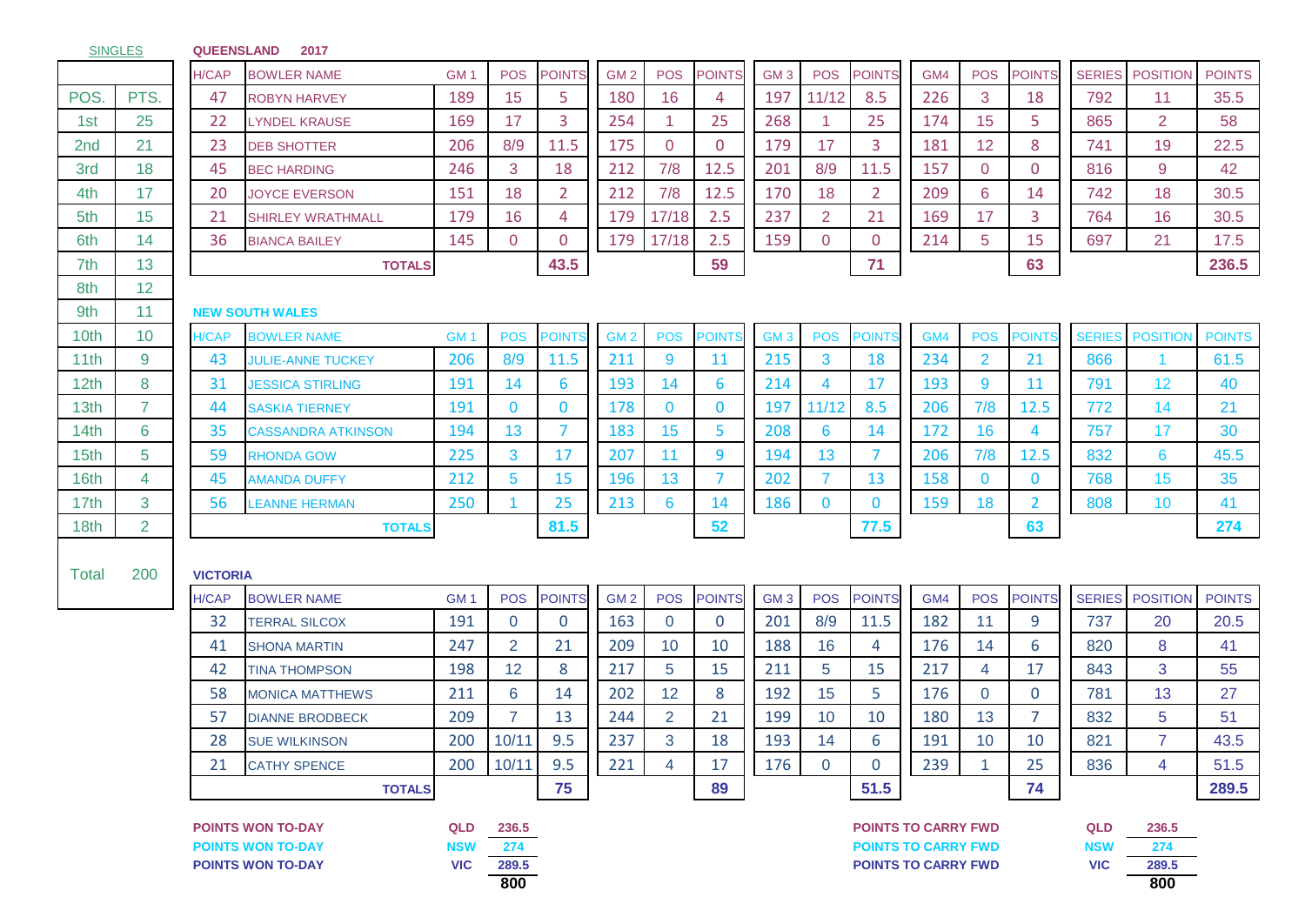DOUBLES

## **QUEENSLAND**

| POS.  | PTS. | H/CAP | <b>BOWLER NAME</b>       | <b>GM</b> | <b>POS</b> | <b>POINTS</b> | GM <sub>2</sub> | <b>POS</b> | <b>POINTS</b> | GM <sub>3</sub> | <b>POS</b> | <b>POINTS</b> | GM4 | <b>POS</b>  | <b>POINTS</b> |      | <b>SERIES</b> POSITION | <b>POINTS</b> |
|-------|------|-------|--------------------------|-----------|------------|---------------|-----------------|------------|---------------|-----------------|------------|---------------|-----|-------------|---------------|------|------------------------|---------------|
| 1st   | 46   | 45    | <b>BEC HARDING</b>       | 234       |            |               | 246             |            |               | 237             |            |               | 220 |             |               | 937  |                        |               |
| 2nd   | 35   | 22    | <b>LYNDEL KRAUSE</b>     | 180       |            | 35            | 190             |            | 46            | 206             |            | 35            | 171 | 3           | 29            | 747  |                        | 145           |
| 3rd   | 29   |       | <b>TOTALS</b>            | 414       |            |               | 436             |            |               | 443             |            |               | 391 |             |               | 1684 |                        |               |
| 4th   | 25   | 47    | <b>ROBYN HARVEY</b>      | 223       |            |               | 208             |            |               | 226             |            |               | 204 |             |               | 861  |                        |               |
| 5th   | 21   | 20    | <b>JOYCE EVERSON</b>     | 199       |            | 46            | 191             | b          | 21            | 208             | 3          | 29            | 169 | $\mathbf b$ | 21            | 767  | 2                      | 117           |
| 6th   | 17   |       | <b>TOTALS</b>            | 422       |            |               | 399             |            |               | 434             |            |               | 373 |             |               | 1628 |                        |               |
| 7th   | 13   | 23    | <b>DEB SHOTTER</b>       | 193       |            |               | 191             |            |               | 235             |            |               | 184 |             |               | 803  |                        |               |
| 8th   |      | 21    | <b>SHIRLEY WRATHMALL</b> | 181       |            | 25            | 184             |            | 13            | 190             | b          | 21            | 176 | 6           | 17            | 731  | 5                      | 76            |
| 9th   |      |       | <b>TOTALS</b>            | 374       |            |               | 375             |            |               | 425             |            |               | 360 |             |               | 1534 |                        |               |
| Total | 200  |       | <b>STATE TOTALS</b>      |           |            | 106           |                 |            | 80            |                 |            | 85            |     |             | 67            |      |                        | 338           |

| )S. | rs.<br>Ρ. | H/CA |
|-----|-----------|------|
| st  | 46        |      |
| ١d  | 35        |      |
| -   |           |      |

**DOUBLES** 

|                 | <b>DOUBLES</b> |       | <b>NEW SOUTH WALES</b>    |     |            |               |                 |            |               |                 |                |              |                 |            |              |               |          |               |
|-----------------|----------------|-------|---------------------------|-----|------------|---------------|-----------------|------------|---------------|-----------------|----------------|--------------|-----------------|------------|--------------|---------------|----------|---------------|
| POS.            | PTS.           | H/CAP | <b>BOWLER NAME</b>        | GM  | <b>POS</b> | <b>POINTS</b> | GM <sub>2</sub> | <b>POS</b> | <b>POINTS</b> | GM <sub>3</sub> | <b>POS</b>     | <b>POINT</b> | GM <sup>2</sup> | <b>POS</b> | <b>POINT</b> | <b>SERIES</b> | POSITION | <b>POINTS</b> |
| 1st             | 46             | 45    | <b>AMANDA DUFFY</b>       | 190 |            |               | 165             |            |               |                 | <b>Injured</b> |              |                 | Injured    |              | 355           |          |               |
| 2 <sub>nd</sub> | 35             | 31    | <b>JESSICA STIRLING</b>   | 165 |            |               | 180             |            |               | 196             |                |              | 208             |            | 35           | 749           |          | 58            |
| 3rd             | 29             | 35    | <b>CASSANDRA ATKINSON</b> |     |            |               |                 |            |               | 178             |                |              | 187             |            |              | 365           |          |               |
| 4th             | 25             |       | <b>TOTALS</b>             | 355 |            |               | 345             |            |               | 374             |                |              | 395             |            |              | 1469          |          |               |
| 5th             | 21<br>ᅀ        | 43    | <b>JULIE-ANNE TUCKEY</b>  | 218 |            |               | 211             |            |               | 196             |                |              | 190             |            |              | 815           |          |               |
| 6th             | 17             | 44    | <b>SASKIA TIERNEY</b>     | 146 |            | 13            | 189             |            | 25            | 205             | h              |              | 158             |            |              | 698           |          | 64            |
| 7th             | 13             |       | <b>TOTALS</b>             | 364 |            |               | 400             |            |               | 401             |                |              | 348             |            |              | 1513          |          |               |
| 8th             |                | 59    | <b>RHONDA GOW</b>         | 198 |            |               | 210             |            |               | 175             |                |              | 173             |            |              | 756           |          |               |
| 9th             |                | 56    | <b>LEANNE HERMAN</b>      | 174 |            |               | 191             |            | 29            | 201             |                |              |                 |            |              | 721           |          | 64            |

|   | <b>POINTS</b> | <b>SERIES</b> | <b>POSITION</b> | <b>POINTS</b> |
|---|---------------|---------------|-----------------|---------------|
| d |               | 355           |                 |               |
|   | 35            | 749           | 9               | 58            |
|   |               | 365           |                 |               |
|   |               | 1469          |                 |               |
|   |               | 815           |                 |               |
|   | 9             | 698           | 6               | 64            |
|   |               | 1513          |                 |               |
|   |               | 756           |                 |               |
|   | 5             | 721           | 8               | 64            |
|   |               | 1477          |                 |               |
|   | 49            |               |                 | 186           |

|                   | _ES  |
|-------------------|------|
| POS.              | PTS. |
| 1st               | 46   |
| 2nd               | 35   |
| $\overline{3}$ rd | 29   |
| 4th               | 25   |
| 5th               | 21   |
| 6th               | 17   |
| 7th               | 13   |
| 8th               | q    |
| 9th               | ς    |
| Total             | 200  |

| 8th            | 9    | 59              | <b>RHONDA GOW</b>             | 198             |            |               | 210                      |                          |               | 175             |            |               | 173 |            |                                  | 756           |                 |               |
|----------------|------|-----------------|-------------------------------|-----------------|------------|---------------|--------------------------|--------------------------|---------------|-----------------|------------|---------------|-----|------------|----------------------------------|---------------|-----------------|---------------|
| 9th            | 5    | 56              | <b>LEANNE HERMAN</b>          | 174             | 5          | 21            | 191                      | 3                        | 29            | 201             | 8          | 9             | 155 | 9          | 5                                | 721           | 8               | 64            |
| <b>Total</b>   | 200  |                 | <b>TOTAL</b>                  | 372             |            |               | 401                      |                          |               | 376             |            |               | 328 |            |                                  | 1477          |                 |               |
|                |      |                 | <b>STATE TOTALS</b>           |                 |            | 43            |                          |                          | 63            |                 |            | 31            |     |            | 49                               |               |                 | 186           |
| <b>DOUBLES</b> |      | <b>VICTORIA</b> |                               |                 |            |               |                          |                          |               |                 |            |               |     |            |                                  |               |                 |               |
| POS.           | PTS. | <b>H/CAP</b>    | <b>BOWLER NAME</b>            | GM <sub>1</sub> | <b>POS</b> | <b>POINTS</b> | GM <sub>2</sub>          | <b>POS</b>               | <b>POINTS</b> | GM <sub>3</sub> | <b>POS</b> | <b>POINTS</b> | GM4 | <b>POS</b> | <b>POINTS</b>                    | <b>SERIES</b> | <b>POSITION</b> | <b>POINTS</b> |
| 1st            | 46   | 41              | <b>SHONA MARTIN</b>           | 170             |            |               | 199                      |                          |               | 192             |            |               | 175 |            |                                  | 736           |                 |               |
| 2nd            | 35   | 21              | <b>CATHY SPENCE</b>           | 162             | 9          | 5             | 204                      | 2                        | 35            | 202             |            | 13            | 175 |            | 13                               | 743           | 7               | 66            |
| 3rd            | 29   |                 | <b>TOTALS</b>                 | 332             |            |               | 403                      |                          |               | 394             |            |               | 350 |            |                                  | 1479          |                 |               |
| 4th            | 25   | 57              | <b>DIANNE BRODBECK</b>        | 182             |            |               | 185                      |                          |               | 240             |            |               | 195 |            |                                  | 802           |                 |               |
| 5th            | 21   | 42              | <b>TINA THOMPSON</b>          | 204             | 3          | 29            | 157                      | 9                        | 5             | 186             | 4          | 25            | 204 |            | 46                               | 751           | $\overline{4}$  | 105           |
| 6th            | 17   |                 | <b>TOTALS</b>                 | 386             |            |               | 342                      |                          |               | 426             |            |               | 399 |            |                                  | 1553          |                 |               |
| 7th            | 13   | 58              | <b>MONICA MATTHEWS</b>        | 181             |            |               | 201                      |                          |               | 230             |            |               | 202 |            |                                  | 814           |                 |               |
| 8th            | 9    | 28              | <b>SUE WILKINSON</b>          | 188             | 6          | 17            | 190                      | 6                        | 17            | 223             |            | 46            | 183 | 4          | 25                               | 784           | 3               | 105           |
| 9th            | 5.   |                 | <b>TOTALS</b>                 | 369             |            |               | 391                      |                          |               | 453             |            |               | 385 |            |                                  | 1598          |                 |               |
| Total          | 200  |                 | <b>STATE TOTALS</b>           |                 |            | 51            |                          |                          | 57            |                 |            | 84            |     |            | 84                               |               |                 | 276           |
|                |      |                 |                               |                 |            |               |                          |                          |               |                 |            |               |     |            |                                  |               |                 |               |
|                |      |                 | <b>POINTS BROUGHT FORWARD</b> | <b>QLD</b>      | 236.5      |               | <b>POINTS WON TO-DAY</b> |                          |               | QLD             | 338        |               |     |            | <b>TOTAL POINTS TO CARRY FWD</b> |               | <b>QLD</b>      | 574.5         |
|                |      |                 | <b>POINTS BROUGHT FORWARD</b> | <b>NSW</b>      | 274        |               |                          | <b>POINTS WON TO-DAY</b> |               | <b>NSW</b>      | 186        |               |     |            | <b>TOTAL POINTS TO CARRY FWD</b> |               | <b>NSW</b>      | 460           |
|                |      |                 | <b>POINTS BROUGHT FORWARD</b> | <b>VIC</b>      | 289.5      |               | <b>POINTS WON TO-DAY</b> |                          |               | <b>VIC</b>      | 276        |               |     |            | <b>TOTAL POINTS TO CARRY FWD</b> |               | <b>VIC</b>      | 565.5         |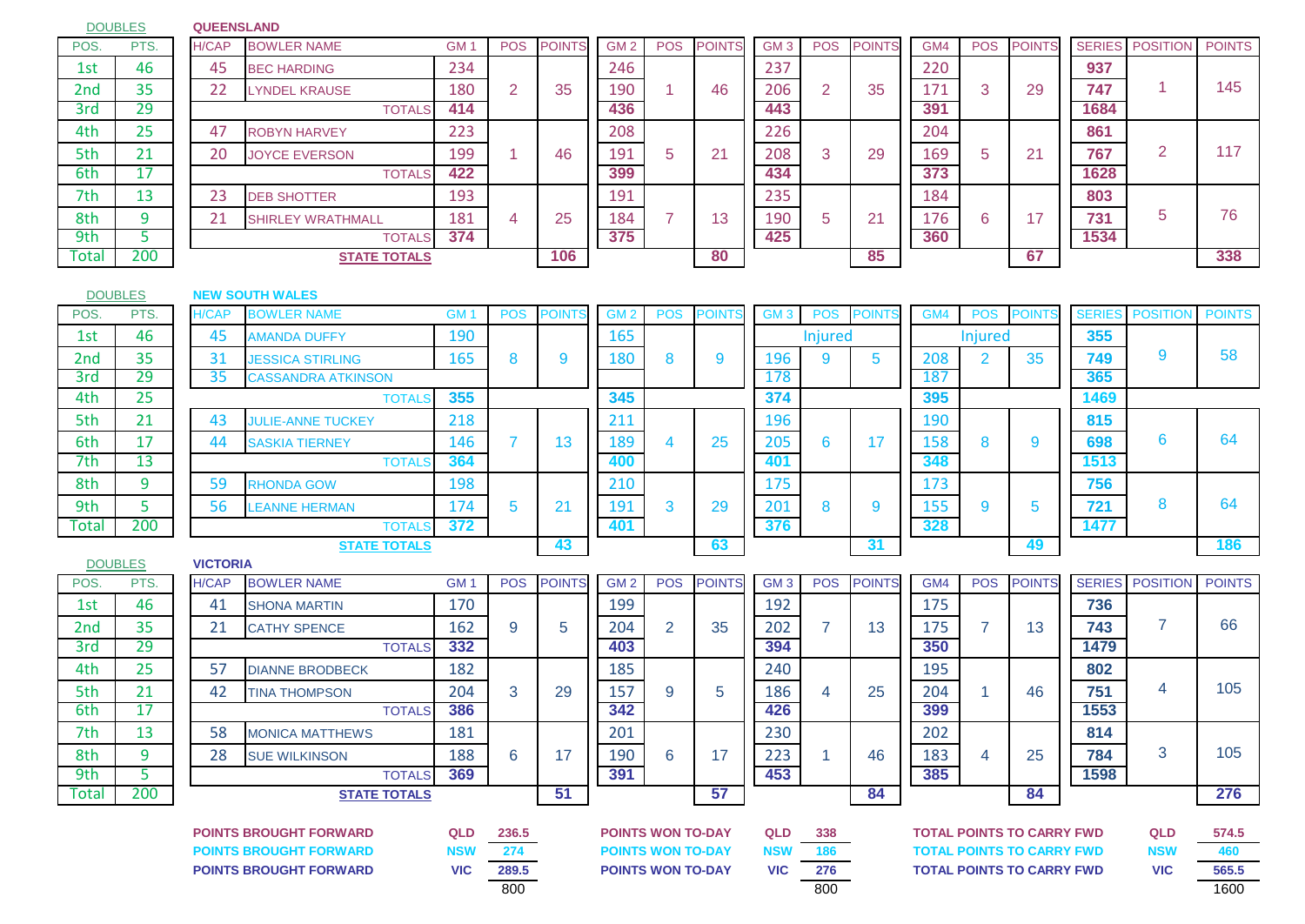|                 | <b>TRIPLES</b> | <b>H/CAP</b>                    | <b>BOWLER NAME</b>                   | GM <sub>1</sub> | <b>POS</b>     | <b>POINTS</b> | GM <sub>2</sub> | <b>POS</b>     | <b>POINTS</b>            | GM <sub>3</sub> | <b>POS</b> | <b>POINTS</b> | GM4        | <b>POS</b>     | <b>POINTS</b>                    | <b>SERIES</b> | <b>POS</b>     | <b>POINTS</b> |
|-----------------|----------------|---------------------------------|--------------------------------------|-----------------|----------------|---------------|-----------------|----------------|--------------------------|-----------------|------------|---------------|------------|----------------|----------------------------------|---------------|----------------|---------------|
| POS.            | PTS.           | 47                              | <b>ROBYN HARVEY</b>                  | 233             |                |               | 217             |                |                          | 219             |            |               | 197        |                |                                  | 866           |                |               |
| 1st             | 50             | 22                              | <b>LYNDEL KRAUSE</b>                 | 189             | 1              | 50            | 156             | 4              | 30                       | 242             |            | 50            | 182        | 4              | 30                               | 769           | -1             | 160           |
| 2nd             | 40             | 45                              | <b>BEC HARDING</b>                   | 221             |                |               | 218             |                |                          | 253             |            |               | 206        |                |                                  | 898           |                |               |
| 3rd             | 34             |                                 | <b>TOTALS</b>                        | 643             |                |               | 591             |                |                          | 714             |            |               | 585        |                |                                  | 2533          |                |               |
| 4th             | 30             |                                 |                                      |                 |                |               |                 |                |                          |                 |            |               |            |                |                                  |               |                |               |
| 5th             | 25             | 36                              | <b>BIANCA BAILEY</b>                 | 158             |                |               | 147             |                |                          | 170             |            |               | 162        |                |                                  | 637           |                |               |
| 6th             | 21             | 20                              | <b>JOYCE EVERSON</b>                 | 186             | 6              | 21            | 218             | 6              | 21                       | 221             | 5          | 25            | 190        | 6              | 21                               | 815           | 6              | 88            |
| Total           | 200            | 23                              | <b>DEB SHOTTER</b>                   | 183             |                |               | 163             |                |                          | 177             |            |               | 181        |                |                                  | 704           |                |               |
|                 |                |                                 |                                      | 527             |                |               | 528             |                |                          | 568             |            |               | 533        |                |                                  | 2156          |                |               |
|                 |                |                                 | <b>STATE TOTALS</b>                  |                 |                | 71            |                 |                | 51                       |                 |            | 75            |            |                | 51                               |               |                | 248           |
|                 |                |                                 | <b>NEW SOUTH WALES</b>               |                 |                |               |                 |                |                          |                 |            |               |            |                |                                  |               |                |               |
|                 | <b>TRIPLES</b> | <b>H/CAP</b>                    | <b>BOWLER NAME</b>                   | GM <sub>1</sub> | <b>POS</b>     | <b>POINTS</b> | GM <sub>2</sub> | <b>POS</b>     | <b>POINTS</b>            | GM <sub>3</sub> | <b>POS</b> | POINT         | GM4        | <b>POS</b>     | <b>POINTS</b>                    | <b>SERIES</b> | <b>POS</b>     | <b>POINTS</b> |
| <b>POS</b>      | PTS.           | 43                              | <b>JULIE-ANNE TUCKEY</b>             | 177             |                |               | 243             |                |                          | 225             |            |               | 199        |                |                                  | 844           |                |               |
| 1st             | 50             | 31                              | <b>JESSICA STIRLING</b>              | 199             | 5              | 25            | 225             | $\overline{2}$ | 40                       | 210             | 3          | 34            | 197        | 3              | 34                               | 831           | 3              | 133           |
| 2 <sub>nd</sub> | 40             | 44                              | <b>SASKIA TIERNEY</b>                | 177             |                |               | 189             |                |                          | 191             |            |               | 194        |                |                                  | 751           |                |               |
| 3rd             | 34             |                                 | <b>TOTAL</b>                         | 553             |                |               | 657             |                |                          | 626             |            |               | 590        |                |                                  | 2426          |                |               |
| 4th             | 30             |                                 |                                      |                 |                |               |                 |                |                          |                 |            |               |            |                |                                  |               |                |               |
| 5th             | 25             | 35                              | <b>CASSANDRA ATKINSON</b>            | 187             |                |               | 180             |                |                          | 152             |            |               | 201        |                |                                  | 720           |                |               |
| 6th             | 21             | 59                              | <b>RHONDA GOW</b>                    | 208             | 3              | 34            | 234             | 3              | 34                       | 195             | 6          | 21            | 176        | 5              | 25                               | 813           | 5              | 114           |
| <b>Total</b>    | 200            |                                 | <b>LEANNE HERMAN</b>                 | 172             |                |               | 193             |                |                          | 160             |            |               | 171        |                |                                  | 696           |                |               |
|                 |                |                                 | <b>TOTALS</b>                        | 567             |                |               | 607             |                |                          | 507             |            |               | 548        |                |                                  | 2229          |                |               |
|                 |                |                                 | <b>STATE TOTALS</b>                  |                 |                | 59            |                 |                | 74                       |                 |            | 55            |            |                | 59                               |               |                | 247           |
|                 | <b>TRIPLES</b> | <b>VICTORIA</b><br><b>H/CAP</b> | <b>BOWLER NAME</b>                   | GM <sub>1</sub> | <b>POS</b>     | <b>POINTS</b> | GM <sub>2</sub> | <b>POS</b>     | <b>POINTS</b>            | GM <sub>3</sub> | <b>POS</b> | <b>POINTS</b> | GM4        | <b>POS</b>     | <b>POINTS</b>                    | <b>SERIES</b> | <b>POS</b>     | <b>POINTS</b> |
|                 |                | 42                              |                                      | 190             |                |               | 244             |                |                          | 181             |            |               | 234        |                |                                  | 849           |                |               |
| POS.            | PTS.<br>50     |                                 | <b>TINA THOMPSON</b>                 |                 |                |               |                 |                |                          |                 |            |               |            |                |                                  |               |                |               |
| 1st             |                | 58                              | <b>MONICA MATTHEWS</b>               | 181             | 4              | 30            | 199             | $\mathbf{1}$   | 50                       | 199             | 4          | 30            | 198        | -1             | 50                               | 777           | 2              | 160           |
| 2nd<br>3rd      | 40<br>34       | 57                              | <b>DIANNE BRODBECK</b>               | 183<br>554      |                |               | 215<br>658      |                |                          | 213<br>593      |            |               | 189<br>621 |                |                                  | 800<br>2426   |                |               |
| 4th             | 30             |                                 | <b>TOTALS</b>                        |                 |                |               |                 |                |                          |                 |            |               |            |                |                                  |               |                |               |
| 5th             | 25             | 57                              | <b>TERRAL SILCOX</b>                 | 230             |                |               | 199             |                |                          | 208             |            |               | 203        |                |                                  | 840           |                |               |
| 6th             | 21             | 28                              | <b>SUE WILKINSON</b>                 | 208             |                |               | 186             |                |                          | 244             |            |               | 187        |                |                                  | 825           |                |               |
|                 | 200            |                                 |                                      |                 | $\overline{2}$ | 40            |                 | 5              | 25                       |                 | 2          | 40            |            | $\overline{2}$ | 40                               |               | $\overline{4}$ | 145           |
| Total           |                | 21                              | <b>CATHY SPENCE</b>                  | 183<br>621      |                |               | 181<br>566      |                |                          | 181<br>633      |            |               | 202<br>592 |                |                                  | 747<br>2412   |                |               |
|                 |                |                                 | <b>TOTALS</b><br><b>STATE TOTALS</b> |                 |                | 70            |                 |                | 75                       |                 |            | 70            |            |                | 90                               |               |                | 305           |
|                 |                |                                 |                                      |                 |                |               |                 |                |                          |                 |            |               |            |                |                                  |               |                |               |
|                 |                |                                 | <b>POINTS BROUGHT FORWARD</b>        |                 | <b>QLD</b>     | 574.5         |                 |                | <b>POINTS WON TO-DAY</b> |                 | <b>QLD</b> | 248           |            |                | <b>TOTAL POINTS TO CARRY FWD</b> |               | <b>QLD</b>     | 822.5         |
|                 |                |                                 | <b>POINTS BROUGHT FORWARD</b>        |                 | <b>NSW</b>     | 460           |                 |                | <b>POINTS WON TO-DAY</b> |                 | <b>NSW</b> | 247           |            |                | <b>TOTAL POINTS TO CARRY FWD</b> |               | <b>NSW</b>     | 707           |
|                 |                |                                 | <b>POINTS BROUGHT FORWARD</b>        |                 | <b>VIC</b>     | 565.5         |                 |                | <b>POINTS WON TO-DAY</b> |                 | <b>VIC</b> | 305           |            |                | <b>TOTAL POINTS TO CARRY FWD</b> |               | <b>VIC</b>     | 870.5         |
|                 |                |                                 |                                      |                 |                | 1600          |                 |                |                          |                 |            | 800           |            |                |                                  |               |                | 2400          |

**QUEENSLAND**